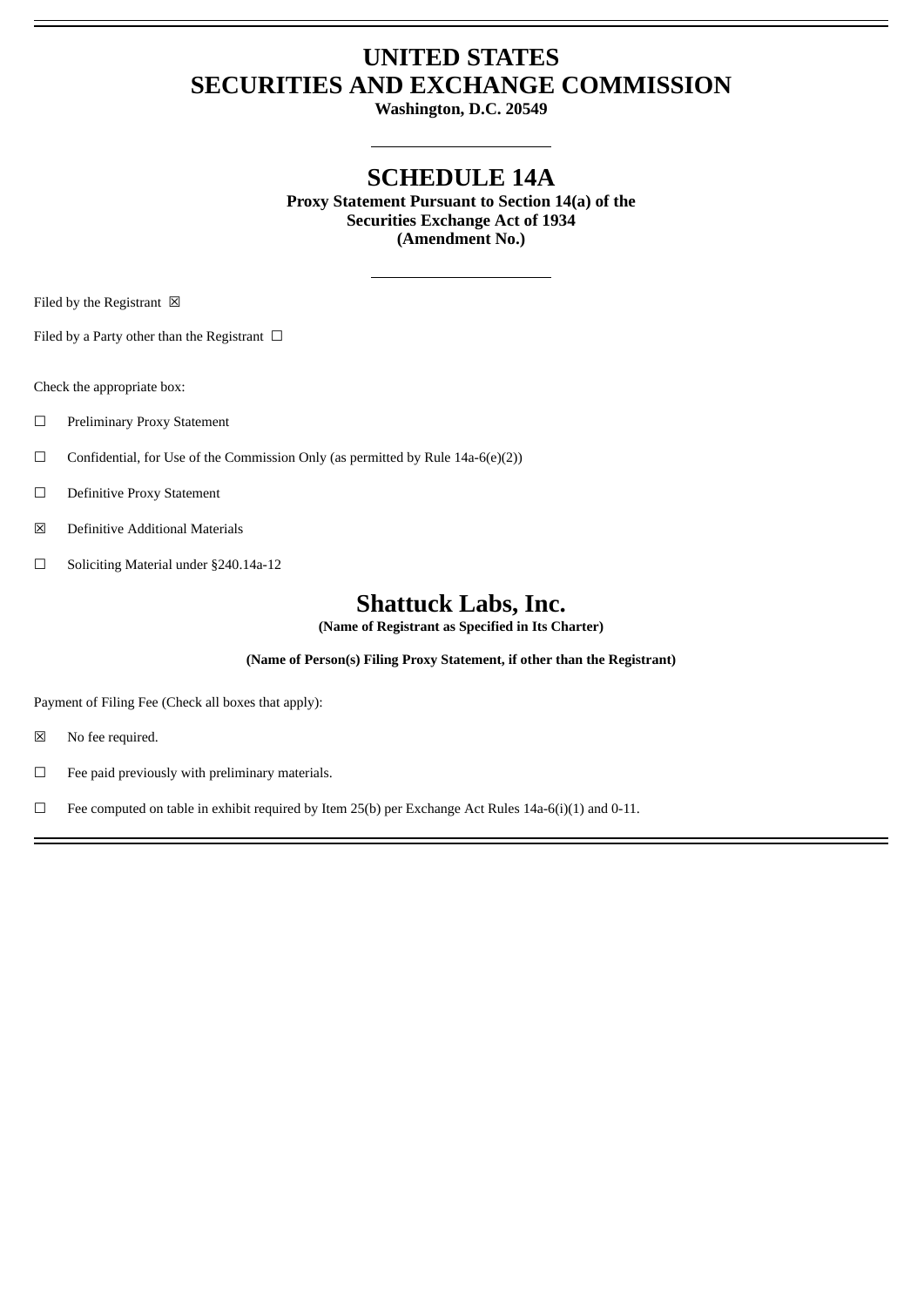

**Shattuck Labs, Inc. Important Notice Regarding the Availability** of Proxy Materials for the Stockholders Meeting to be held on June 7, 2022

For Stockholders of record as of April 14, 2022

This communication presents only an overview of the more complete proxy materials that are available to you on the Internet. This is not a ballot. You cannot use this notice to vote your shares. We encourage you to access and review all of the important<br>information contained in the proxy materials before voting.

To view the proxy materials, including the Notice, Proxy Statement and Annual Report, and to obtain instructions to attend the meeting, go to: www.proxydocs.com/STTK

To vote your proxy while visiting this site, you will need the 12 digit control number in the box below.

Under United States Securities and Exchange Commission rules, proxy materials do not have to be delivered in paper. Proxy materials can be distributed by making them available on the internet.

### For a convenient way to view proxy materials and VOTE go to www.proxydocs.com/STTK



Have the 12 digit control number located in the shaded box above available when you access the website and follow the instructions.

If you want to receive a paper or e-mail copy of the proxy materials or materials for future stockholder meetings, you must request one. There is no charge to you for requesting a copy. In order to receive a paper package in time for this year's meeting, you must make this request on or before May 27, 2022. Unless requested, you will not otherwise receive a paper or e-mail copy.

To order paper materials, use one of the following methods.



**TELEPHONE** (866) 648-8133

When requesting via the Internet or telephone you will need the 12 digit control number located in the shaded box above.



"If requesting material by e-mail, please send a blank<br>e-mail with the 12 digit control number (located above) in<br>the subject line. No other requests, instructions or<br>other inquiries should be included with your e-mail<br>req

#### Shattuck Labs, Inc.

Meeting Type: Annual Meeting of Stockholders

Date: Tuesday, June 7, 2022

Time: 11:00 AM, Eastern Time

Place: Annual Meeting to be held live via the Internet.

Please visit www.proxydocs.com/STTK for more details.

You must register to attend the meeting online and/or participate at www.proxydocs.com/STTK

SEE REVERSE FOR FULL AGENDA